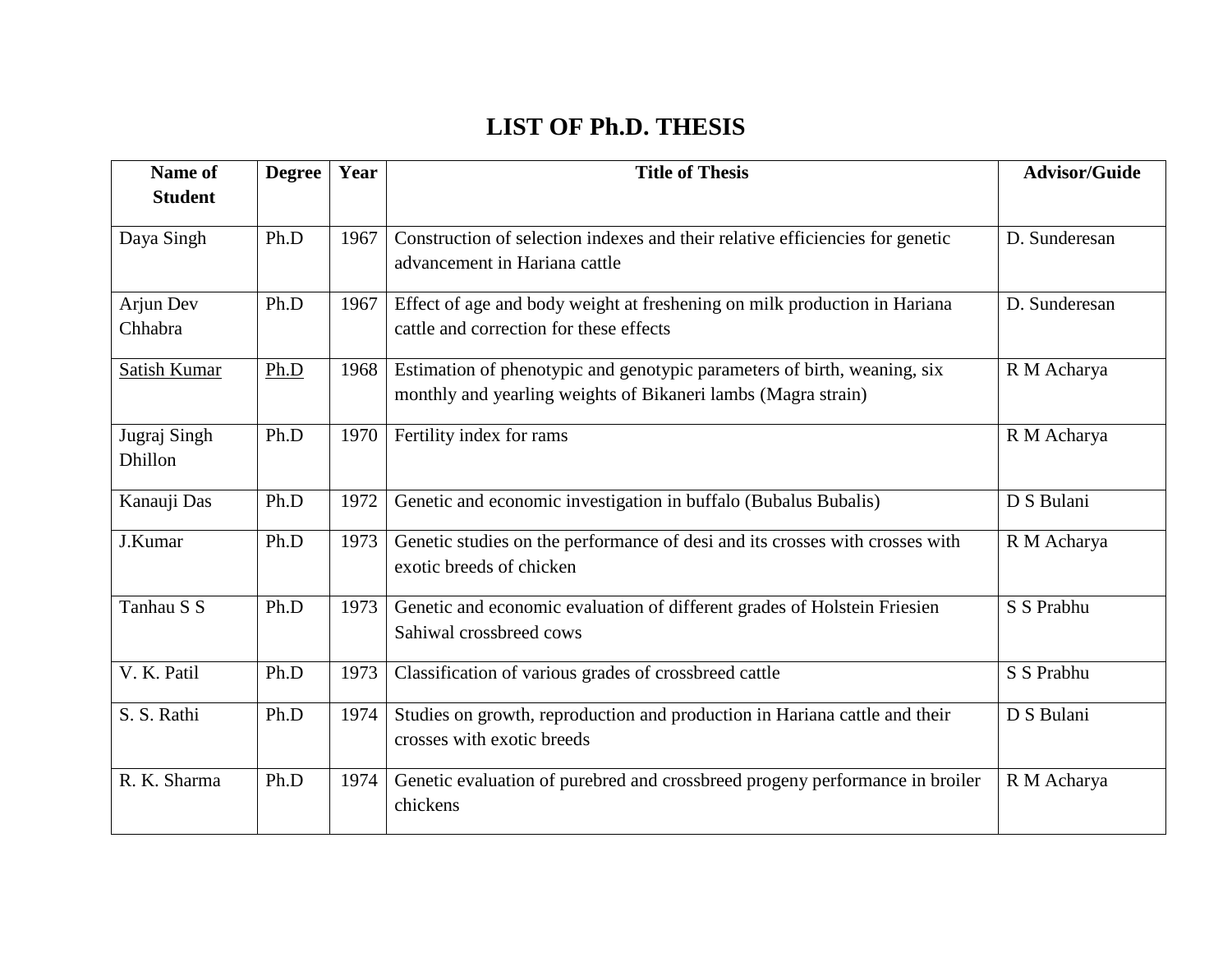| G R Anand                | Ph.D | 1978 | Genetic investigation on some performance traits and biochemical<br>polymorphic traits in dairy cattle                            | Daya Singh |
|--------------------------|------|------|-----------------------------------------------------------------------------------------------------------------------------------|------------|
| S.N. Deshmukh            | Ph.D | 1978 | Studies on genetic divergence in poultry                                                                                          | D S Bulani |
| (D. Das)                 | Ph.D | 1978 | Age and weight effects $\&$ life time performance of Hariana cattle and buffaloes                                                 | D S Bulani |
| (S.G. Khedkar)           | Ph.D | 1979 | Genetic and environmental factors in dairy sire evaluation                                                                        | D S Bulani |
| Sunil Kalra              | Ph.D | 1979 | Genetic studies on some important pelt characteristics in karakul sheep and its<br>crosses                                        | S C Chopra |
| <b>Balbir Singh</b>      | Ph.D | 1980 | Genetic advancement in Nali through selection and crossbreeding Nali with<br>Rambouillet and Russian marino towards appareal wool | S C Chopra |
| Krishan Chandra<br>Arora | Ph.D | 1980 | Relative efficiency of different methods of indexing the breeding worth of<br>dairy bulls                                         | S C Chopra |
| S. R. Chaudhary          | Ph.D | 1980 | Estimation of breeding value of sires of Hariana cattle (mixed model analysis)                                                    | D S Bulani |
| (V.R. Hingane)           | Ph.D | 1980 | Estimation of genetic and environmental Trends for economic traits in Hariana<br>cattle                                           | D S Bulani |
| M. Narayan<br>Swamy      | Ph.D | 1981 | Studies on growth ,production and reproduction efficiency in Friesian Sahiwal<br>crosses                                          | Daya Singh |
| Raj Pal Singh            | Ph.D | 1981 | Genetic investigation on some biochemical and performance traits in synthetic<br>population of white leghorn                      |            |
| S.B.S. Yadav             | Ph.D | 1981 | Application of linear and non linear functions on milk production and some of<br>its constituents in dairy cattle breeding        | J S Sharma |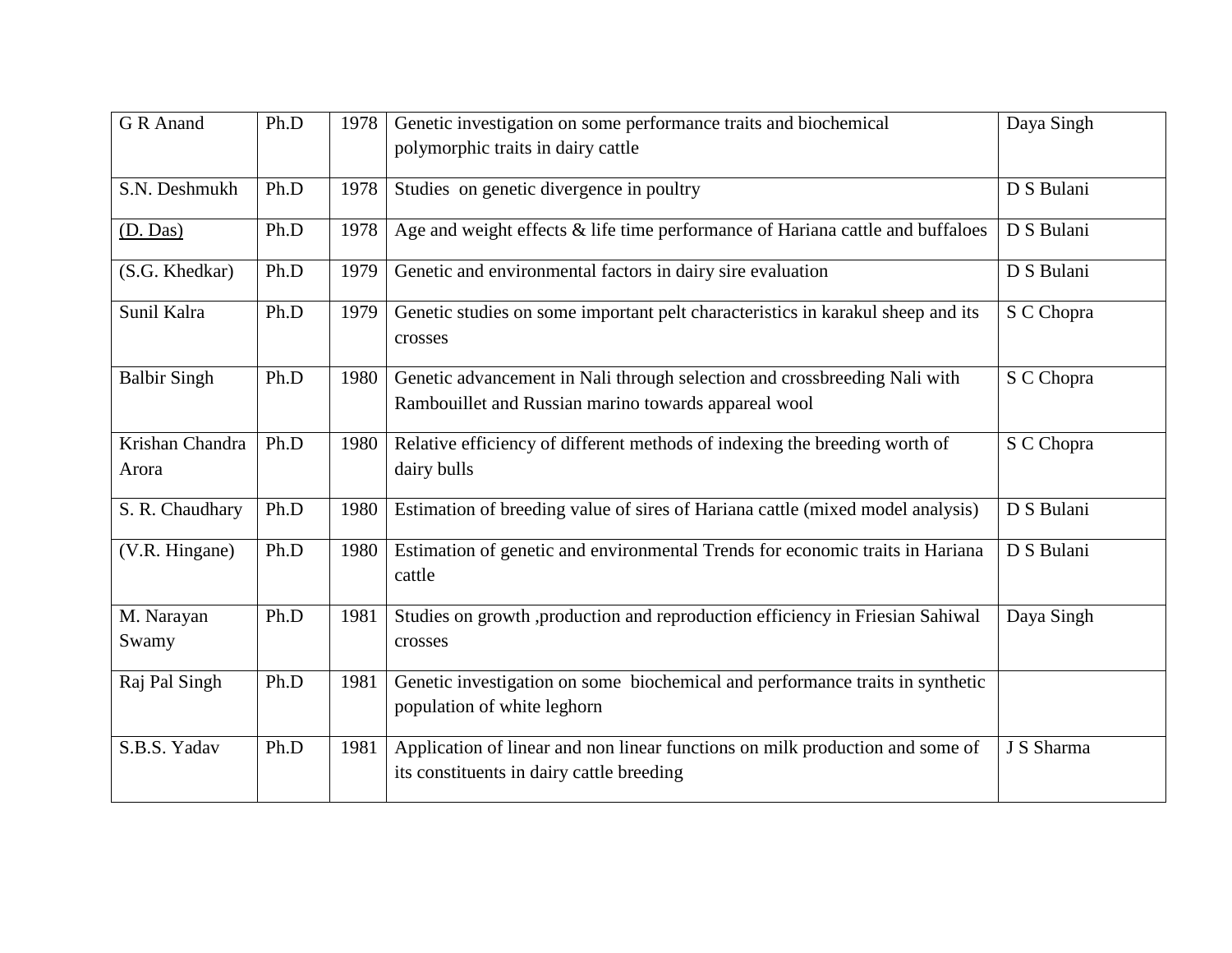| <b>B.S.</b> Chhikara          | Ph.D | 1982 | Genetic evaluation of synthetic population of chicken                                                          | D S Bulani          |
|-------------------------------|------|------|----------------------------------------------------------------------------------------------------------------|---------------------|
| (M.D. Khotekor)               | Ph.D | 1982 | Genetic evaluation of the performance of Bos Tauraus and its crosses with Bos<br>Indicus under hot dry climate | S C Chopra          |
| <b>Dinesh Prasad</b><br>Singh | Ph.D | 1983 | Multistage & multi-trait selection for improving efficiency of egg laying<br>chicken                           | Jitender Kumar      |
| (Nadum J.<br>Ismaiel)         | Ph.D | 1985 | Genetic evaluation of crossbreed dairy cattle population in tropical condition                                 | S C Chopra          |
| A.S. Khanna                   | Ph.D | 1985 | Evaluation of different recording systems for estimation of lactation production<br>in crossbreed cattle       | D S Bulani          |
| Devender Nath<br>Arora        | Ph.D | 1986 | Evaluation of crossbreed dairy herd for reproductive and profit functions                                      | S C Chopra          |
| A.K.<br>Chakarvarty           | Ph.D | 1986 | Optimizing breeding goals through multi-trait & multistage for genetic<br>advancement in buffaloes             | S S Rathi           |
| Lila Dhar<br>Sharma           | Ph.D | 1986 | Genetic studies on serum proteins and their relationship with certain diseases<br>of cattle and buffaloes      | D S Bulani          |
| Ranjender Singh<br>Saini      | Ph.D | 1986 | Studies on different selection criteria for improving the efficiency of egg type<br>chickens                   | Jitender Kumar      |
| Z.S. Rana                     | Ph.D | 1987 | Physio-genitical investigations on some breeds of goat                                                         | A S Kanayia         |
| A.S. Yadav                    | Ph.D | 1988 | Appraisal of lactation curve in zebu cattle using different mathematical<br>functions                          | S S Rathi           |
| Raj Pal Singh                 | Ph.D | 1989 | Performance appraisal of Angoora rabbits and their crosses                                                     | <b>Balbir Singh</b> |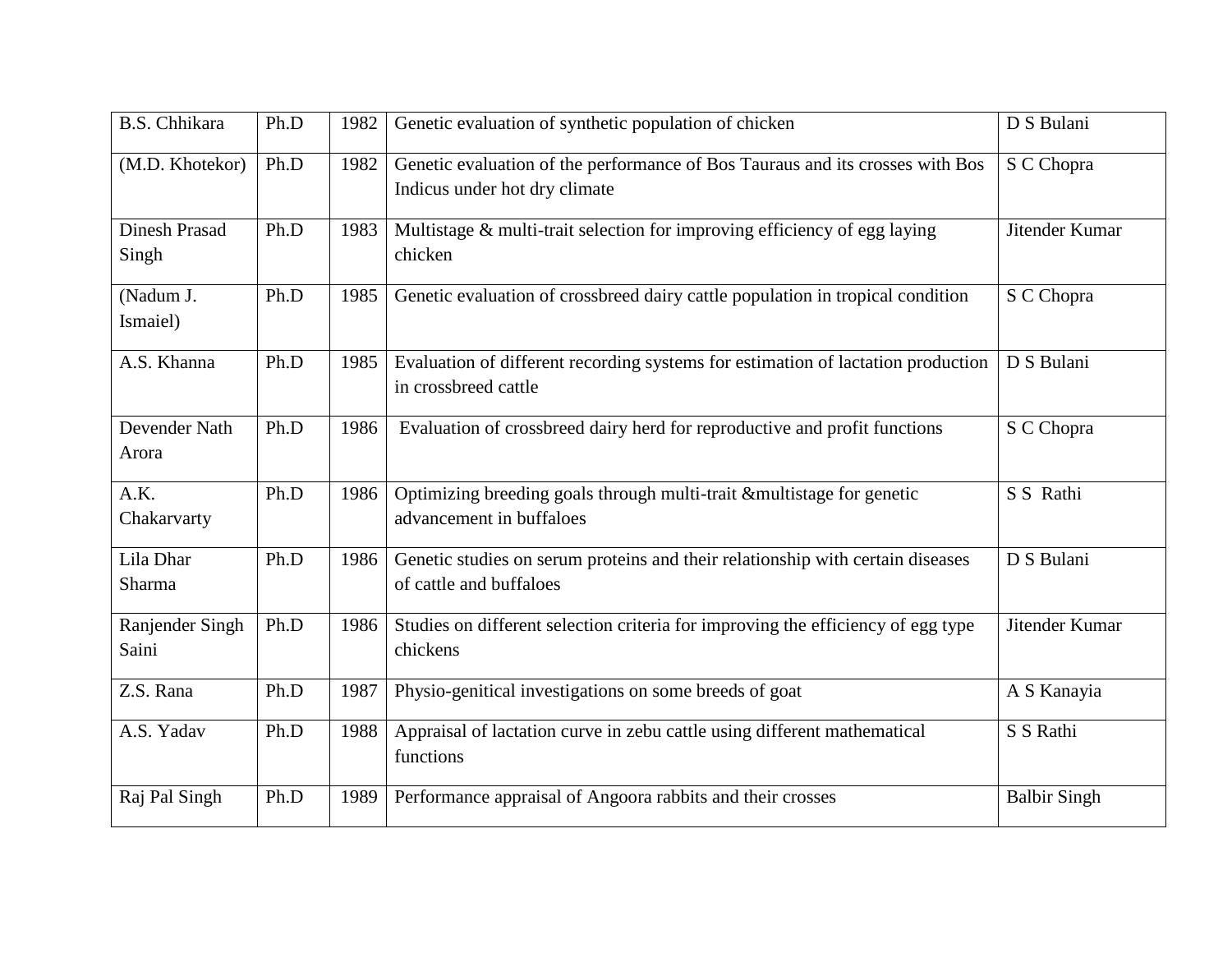| A.K. Vinayak                | Ph.D | 1989 | Association of linearized type scores with age at first calving and milk<br>production in Indian cattle and buffaloes   | D S Bulani          |
|-----------------------------|------|------|-------------------------------------------------------------------------------------------------------------------------|---------------------|
| R.S. Maan                   | Ph.D | 1989 | Genetic evaluation of economic traits in a synthetic population of white<br>leghorn(poultry)                            | R K Sharma          |
| Zile Singh Malik            | Ph.D | 1992 | Appraisal of production and reproduction efficiency of different genetic groups<br>of dairy cattle                      | Didar Singh         |
| J.S Punia                   | Ph.D | 1993 | Genetic appraisal of some biochemical and performance traits in meat type<br>chicken                                    | Jitender Kumar      |
| M.L. Sagwan                 | Ph.D | 1993 | Studies on genetic diversity in biochemical economic traits their relationship in<br>Hariana and crossbred dairy cattle | <b>Balbir Singh</b> |
| (Harvinder<br>Kumar Nasula) | Ph.D | 1994 | Studies on reproductive efficiencies of crossbred cattle and their chromosomal<br>evaluation                            | A S Kanayia         |
| A K Chakravarty             | Ph.D | 1994 | Scanning of linear function type traits for production potential in zebu cattle                                         | S S Rathi           |
| Anil Saini                  | Ph.D | 1994 | Morph metric studies on spermatozoa and cytogenetic analysis in Hariana<br>bulls.                                       | A K Batekyal        |
| (Shiv Kumar)                | Ph.D | 1995 | Genetic evaluation of broiler parental lines                                                                            | R P Singh           |
| C.P. Malik                  | Ph.D | 1995 | Genetics of blood components in relation to performance traits in chicken                                               | Jitender Kumar      |
| (Virender<br>Nandwal)       | Ph.D | 1995 | Selection index updating under multistage selection in poultry                                                          | S S Rathi           |
| Z.S. Malik                  | Ph.D | 1995 | Age adjustment factors for milk production in crossbred cattle                                                          | <b>Balbir Singh</b> |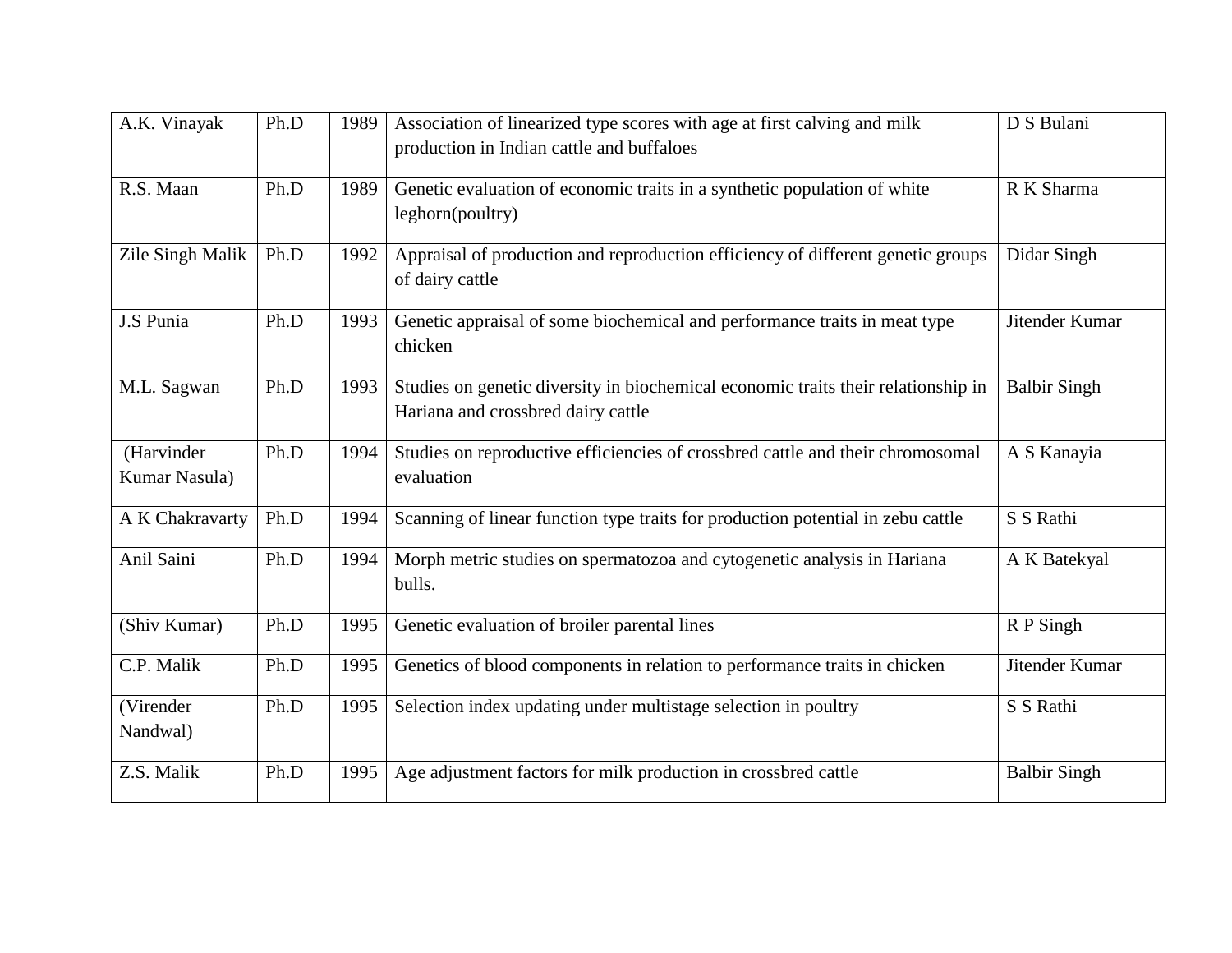| R.C. Sharma                   | Ph.D | 1995 | A study on selection indices based on different approaches for genetic<br>improvement in buffaloes                            | A S Kanayia         |
|-------------------------------|------|------|-------------------------------------------------------------------------------------------------------------------------------|---------------------|
| (Udaivir Singh)               | Ph.D | 1995 | Selection response for egg production in a closed population of chicken                                                       | <b>B</b> S Chhikara |
| Devender Singh                | Ph.D | 1995 | Comparative evaluation of production and reproduction performance of<br>Sahiwal, Frieswal and other grades of Friesian cattle | <b>Balbir Singh</b> |
| Bijender Singh                | Ph.D | 1996 | Comparison of different methods of predicting lactation yield for full and part<br>test influencing records in dairy cattle   | A S Kanayia         |
| S.S. Dhaka                    | Ph.D | 1998 | Studies on genetic divergence and sire evaluation techniques in Zebu cattle                                                   | S R Chaudhary       |
| Devender Dalal                | Ph.D | 1998 | Prediction of breeding values of sires for economic traits in cattle                                                          | S S Rathi           |
| <b>Baljeet Singh</b><br>Malik | Ph.D | 1998 | Estimation of cross breeding Parameters for the growth and wool production in<br>sheep                                        | R P Singh           |
| Kuldeep Singh                 | Ph.D | 1999 | Studies on persistency and its association with production and reproduction<br>traits in crossbred cattle                     | A S Kanayia         |
| Arun Kumar                    | Ph.D | 1999 | Genetic evaluation of Hariana cattle for selection parameters                                                                 | R P Singh           |
| Partap Grewal                 | Ph.D | 1999 | Comparison of selection criteria for the improvement of egg type chiken                                                       | Jitender Kumar      |
| Neelam Singh                  | Ph.D | 2001 | Maximizing genetic resources through crossbreed selection scheme in egg type<br>chicken                                       | R P Singh           |
| Satbir Singh                  | Ph.D | 2002 | Genetic studies on life time performance traits in Hariana cattle                                                             | Z S Rana            |
| Devender<br>Dahiya            | Ph.D | 2002 | Relative efficiency of sire evaluation for auxiliary trait in Hariana cattle                                                  | R P Singh           |